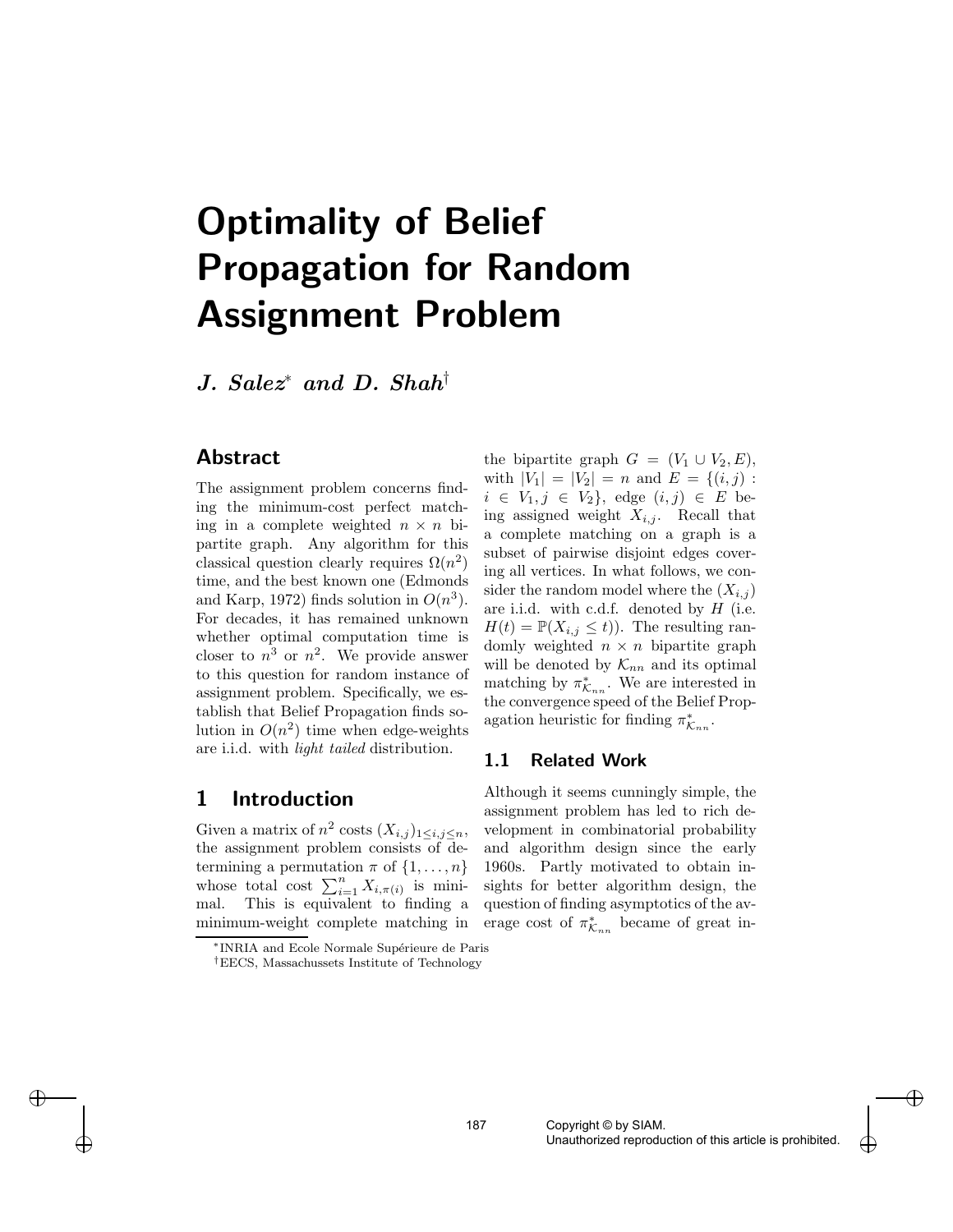terest (see [16, 8, 10, 11, 7]). In 1987, through replica method based calculations, Mézard and Parisi [13] conjectured that

$$
\mathbb{E}\left[\sum_{i=1}^n X_{i,\pi_{\mathcal{K}_{nn}}^*(i)}\right] \xrightarrow[n \to \infty]{} \zeta(2).
$$

This was rigorously established by Aldous [2] more than a decade later (2001), leading to the formalism of "the objective method" (see survey by Aldous and Steele [4]). The finite exact version of the above conjecture,

$$
\mathbb{E}\left[\sum_{i=1}^{n} X_{i,\pi_{\mathcal{K}_{nn}}^{*}(i)}\right] = \sum_{i=1}^{n} \frac{1}{i^{2}},
$$

was independently established by Nair, Prabhakar and Sharma [14] and Linusson and Wastlund [12] in 2003.

On the algorithmic aspect, the assignment problem has been extremely well studied and its consideration laid foundations for the rich theory of network flow algorithms. The best known algorithm is by Edmonds and Karp [9] and takes  $O(n^3)$  operations for arbitrary instance. Concurrently, the statistical physics-based approach mentioned above suggested a non-rigorous decentralized iterative strategy which turned out to be an instance of the more general Belief Propagation (BP) heuristic, popular in artificial intelligence (see, book by Pearl [15] and work by Yedidia, Freeman and Weiss [17]). In a recent work, one of the authors of the present paper, Shah along with Bayati and Sharma [6], established correctness of this iterative scheme for any instance of the assignment problem, as long as the optimal solution is unique. More precisely, they showed exact convergence within at most  $\lceil \frac{2n \max_{i,j} X_{i,j}}{\cdots} \rceil$ iterations, where  $\varepsilon$  denotes the difference of weights between optimum and second

 $\rightarrow$ 

✐

optimum. This bound is always greater than *n*, and typically scales like  $O(n^2)$  as  $n$  goes to infinity – at least in the random model mentioned above. Since each iteration needs time  $\Theta(n^2)$ , the resulting computation cost does not seem competitive.

#### 1.2 Our contribution

Simulation studies show much better performances on average than what is suggested by the worst case upper bound in [6]. Motivated by this, we consider here the question of determining the typical convergence rate of BP when running on large randomly generated cost matrices. Specifically, we establish that the number of iterations required in order to find an almost-optimal assignment remains bounded as  $n \to \infty$ . Thus, the total computation cost scales as  $O(n^2)$ only. This is in sharp contrast to the best known bound of  $O(n^3)$ . Clearly, no algorithm can perform better than  $\Omega(n^2)$ . That is, BP is optimal for the random assignment problem.

# 2 Result and organization

### 2.1 BP algorithm

As we shall see later, the analysis of BP on  $\mathcal{K}_{nn}$  as  $n \to \infty$  will lead us to the study of the same dynamics on a limiting infinite tree. Therefore, we define the BP algorithm once and for all for an arbitrary weighted graph  $G = (V, E)$ . We use notation that the weight of  $\{u, v\} \in$ E is  $||u, v||_G$ . By  $w \sim v$ , we denote that  $w$  is a neighbor of  $v$  in  $G$ . Also note that a complete matching on G can be equivalently seen as an involutive mapping  $\pi_G$ connecting each vertex  $v$  to one of its neighbors  $\pi_G(v)$ . We shall now onwards use this mapping representation rather

 $\bigoplus$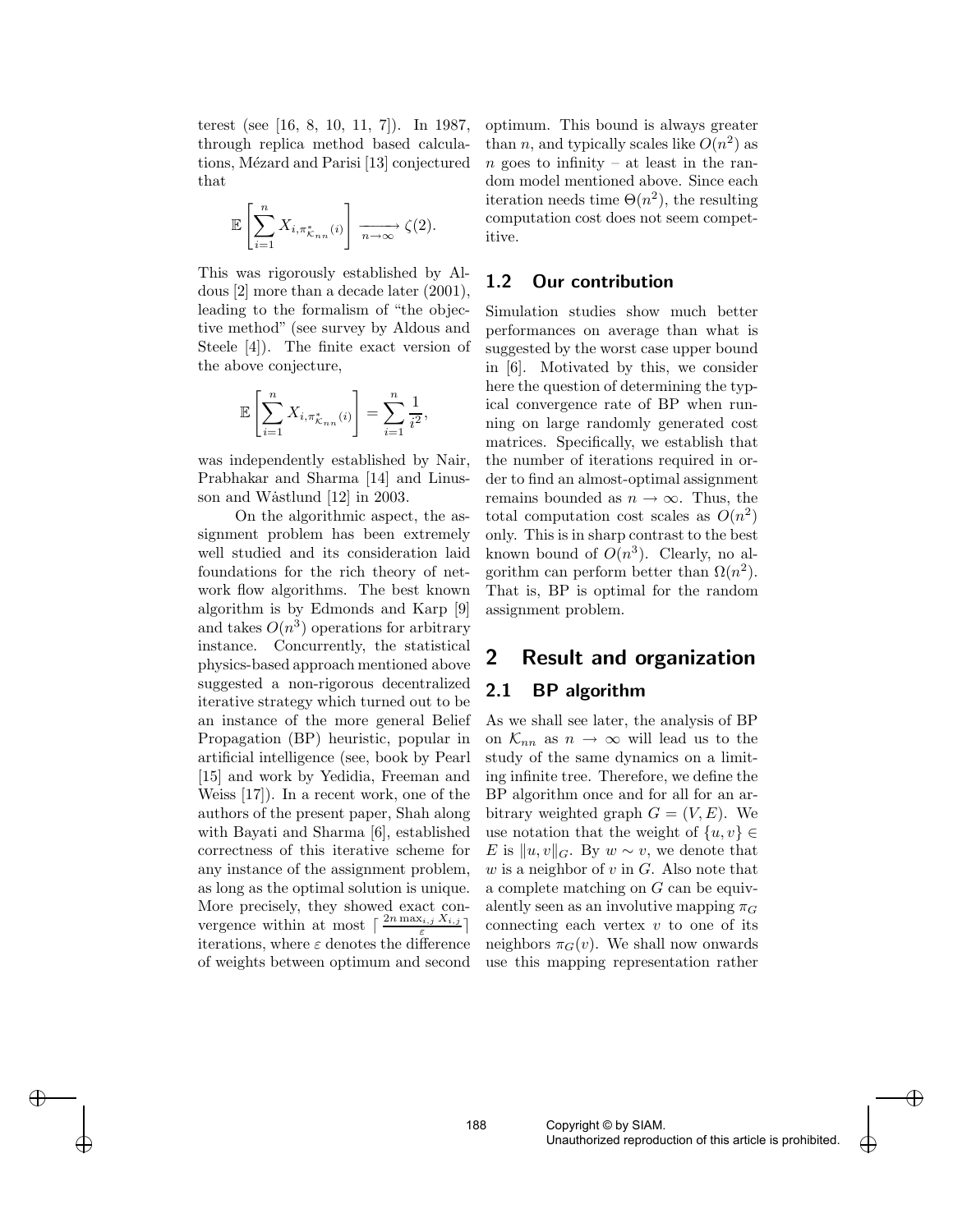than the edge set description.

The BP algorithm is distributed and iterative: in each iteration, it involves sending a real-valued message in both directions along each edge of the graph. Specifically, in iteration  $k \geq 0$ every vertex  $v \in V$  sends a message  $\langle v \to w \rangle_G^k$  to each of its neighbor  $w \sim v$ . Initialization and update are as follows:

$$
\langle v \rightarrow w \rangle_G^0 = 0 \tag{1}
$$

$$
\langle v \rightarrow w \rangle_G^{k+1} = \min_{\substack{u \sim v \\ u \neq w}} \{ ||u, v||_G - \langle u \rightarrow v \rangle_G^k \} (2)
$$

Using these messages, every vertex  $v \in V$ estimates the neighbor  $\pi_G^k(v)$  to which it should be connected as follows:

$$
\pi_G^k(v) = \underset{w \sim v}{\arg \min} \{ ||v, w||_G - \langle w \to v \rangle_G^k \}. \tag{3}
$$

When  $G = \mathcal{K}_{nn}$ , [6] ensures convergence of  $\pi_{\mathcal{K}_{nn}}^k$  to the optimum  $\pi_{\mathcal{K}_{nn}}^*$  as long as the latter is unique, which holds a.s. provided the cost c.d.f. H is continuous. The present paper asks about the typical speed of such a convergence, and more precisely its behavior as  $n \to \infty$ .

#### 2.2 Result

 $\rightarrow$ 

✐

We introduce the natural fractiondifference distance between two given assignments  $\pi, \pi'$  on a graph  $G = (V, E)$ :

$$
d(\pi, \pi') = \frac{1}{|V|} \operatorname{card} \left\{ v \in V, \pi(v) \neq \pi'(v) \right\}.
$$

Theorem 1. Assume the cumulative distribution function H satisfies:

- A1. Regularity : H is continuous and  $H'(0^+)$  exists and is non-zero;
- A2. Light-tail property : as  $t \to \infty$ ,  $H(t) = 1 - (e^{-\beta t})$  for some  $\beta > 0$ .

Then, 
$$
\lim_{k \to \infty} \lim_{n \to \infty} \mathbb{E}\left[d\left(\pi^k_{\mathcal{K}_{nn}}, \pi^*_{\mathcal{K}_{nn}}\right)\right] = 0.
$$

In other words, given any  $\varepsilon > 0$ , there exists  $k(\varepsilon), n(\varepsilon)$  such that the expected fraction of non-optimal row-tocolumn assignments after  $k(\varepsilon)$  iterations of the BP algorithm on a random  $n \times n$ cost array is less than  $\varepsilon$ , no matter how large  $n \geq n(\varepsilon)$  is. Consequently, the probability to get more than any given fraction of errors can be made as small as desired within finite number of iterations, independently of n. Since each iteration requires  $O(n^2)$  operations, the overall computation cost of the BP algorithm for the random assignment problem scales as  $O(n^2)$  only. This applies for large class of cost distributions, including uniform over  $[0,1]$  or exponential.

#### 2.3 Organization

The remaining of the paper is dedicated to proving Theorem 1. Although it is far from being an implication of the result by Aldous [2], it utilizes the machinery of local weak convergence, and in particular the Poisson Weighted Infinite Tree (PWIT)  $\mathcal T$  appearing as the limit of the sequence  $(\mathcal{K}_{nn})_{n\geq 1}$ . These notions are recalled in Section 3. Figure 2.3 illustrates the three steps of our proof.

- 1. First (Section 4), we prove that BP's behavior on  $\mathcal{K}_{nn}$  "converges" as  $n \to \infty$  to its behavior on T – corresponding to the left vertical arrow in the Figure 2.3 and formally stated as Theorem 3.
- 2. Second (Section 5), we establish convergence of the recursive tree process describing BP's execution on  $\mathcal{T}$  – corresponding to the bottom horizontal arrow in Figure 2.3 and summarized as Theorem 5.

 $\bigoplus$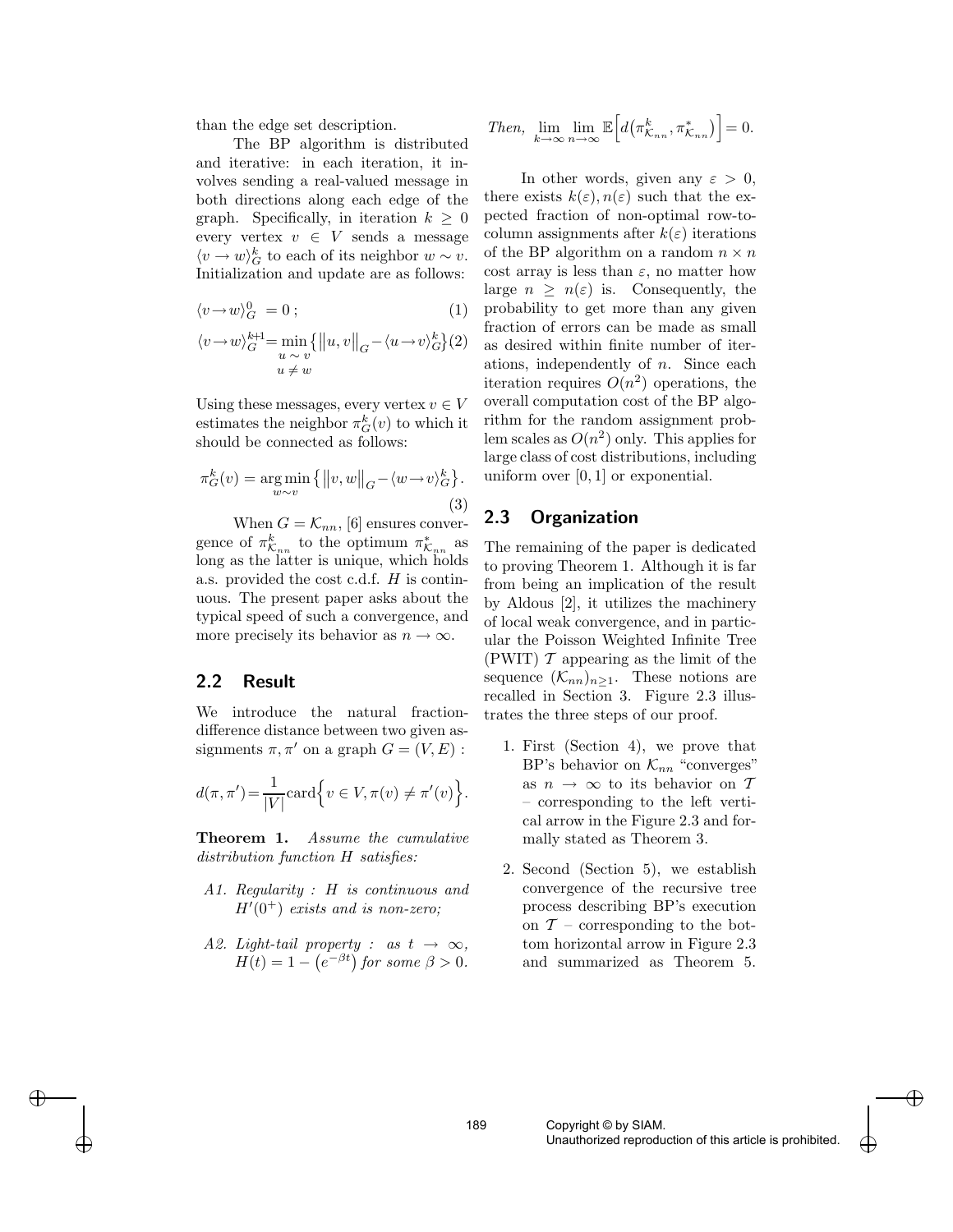We note that Theorem 5 resolves an open problem stated by Aldous and Bandyopadhay [3].

3. Third (Section 6), the connection between the fix-point on  $\mathcal T$  and the optimal matching on  $\mathcal{K}_{nn}$  is provided by the work by Aldous [2] – corresponding to the vertical right arrow and stated as Theorem 6. We use it to conclude our proof.



Figure 1. Theorem 1 corresponds to establishing top-horizontal arrow; which is done by establishing the other three arrows in the above diagram.

# 3 Preliminaries

We recall here the necessary framework introduced by Aldous in [2]. Consider a rooted, edge-weighted and connected graph G, with distance between two vertices being defined as the infimum over all paths connecting them of the sum of edge-weights along that path. For any  $\varrho > 0$ , define the  $\varrho$ -restriction of G as the sub-graph  $[G]_{\rho}$  induced by the vertices that are within distance at most  $\rho$ from the root. Call  $G$  a geometric graph if  $[G]_{\varrho}$  is finite for every  $\varrho > 0$ .

Definition 1 (local convergence). Let  $G, G_1, G_2, \ldots$  be geometric graphs.

 $\rightarrow$ 

✐

We say that  $(G_n)_{n\geq 1}$  converges to G if for every  $\rho > 0$  such that no vertex in G is at distance exactly  $\rho$  from the root:

- 1.  $\exists n_{\varrho} \in \mathbb{N} \ s.t. \ the \ \lceil G_n \rceil_{\varrho}, n \geq n_{\varrho} \ are$ all isomorphic<sup>1</sup> to  $[G]_g$ ;
- 2. One can chose the isomorphisms  $\gamma_n^{\varrho} : [G]_{\varrho} \rightleftharpoons [G_n]_{\varrho}, n \geq n_{\varrho}$  so that for every edge  $\{u, v\}$  in  $[G]_{\rho}$ :  $\left\|\gamma_{n}^{\varrho}(u),\gamma_{n}^{\varrho}(v)\right\|_{G_{n}} \xrightarrow[n \to \infty]{} \|u,v\|_{G}.$

The intuition behind this definition is that for large  $n, G_n$  should look very much like  $G$  in any arbitrarily large but fixed neighborhood of the root, in terms of both the structure (item 1) and the edge-weights (item 2). When each oriented edge  $(u, v)$  is also assigned a label  $\lambda(u, v)$  taking values in some Polish space  $(\Lambda, d_{\Lambda})$ , we moreover require the isomorphisms  $\gamma_n^{\varrho}$  to satisfy, for every oriented edge  $(u, v)$  in  $[G]_{\rho}$ ,

$$
\lambda_{G_n} \left( \gamma_n^{\varrho}(u), \gamma_n^{\varrho}(v) \right) \xrightarrow[n \to \infty]{d_{\Lambda}} \lambda_G(u, v).
$$

With little work, one can define a distance that metrizes this notion of convergence and makes the space of geometric graphs complete and separable. As a consequence, one can import the usual machinery related to weak convergence of probability measures.

Next, we recall result by Aldous that showed  $\mathcal{K}_{nn}$  local weak convergence to the so-called Poisson Weighted Infinite Tree. Before we state the result, we will need some notation that will be useful throughout the paper. Let  $V$ denote the set of all finite words over the alphabet  $\mathbb{N}^*, \varnothing$  the empty word, "." the concatenation operation and for any

 $\bigoplus$ 

<sup>&</sup>lt;sup>1</sup>An isomorphism from  $G = (V, \emptyset, E)$  to  $G' = (V', \emptyset', E')$ , denoted  $\gamma : G \rightleftharpoons G'$ , is simply a bijection from V to V' preserving the root  $\gamma(\emptyset) = \emptyset'$  and the structure  $(\forall (x, y) \in V, {\gamma(x), \gamma(y)} \in$  $E' \Leftrightarrow \{x, y\} \in E$ ).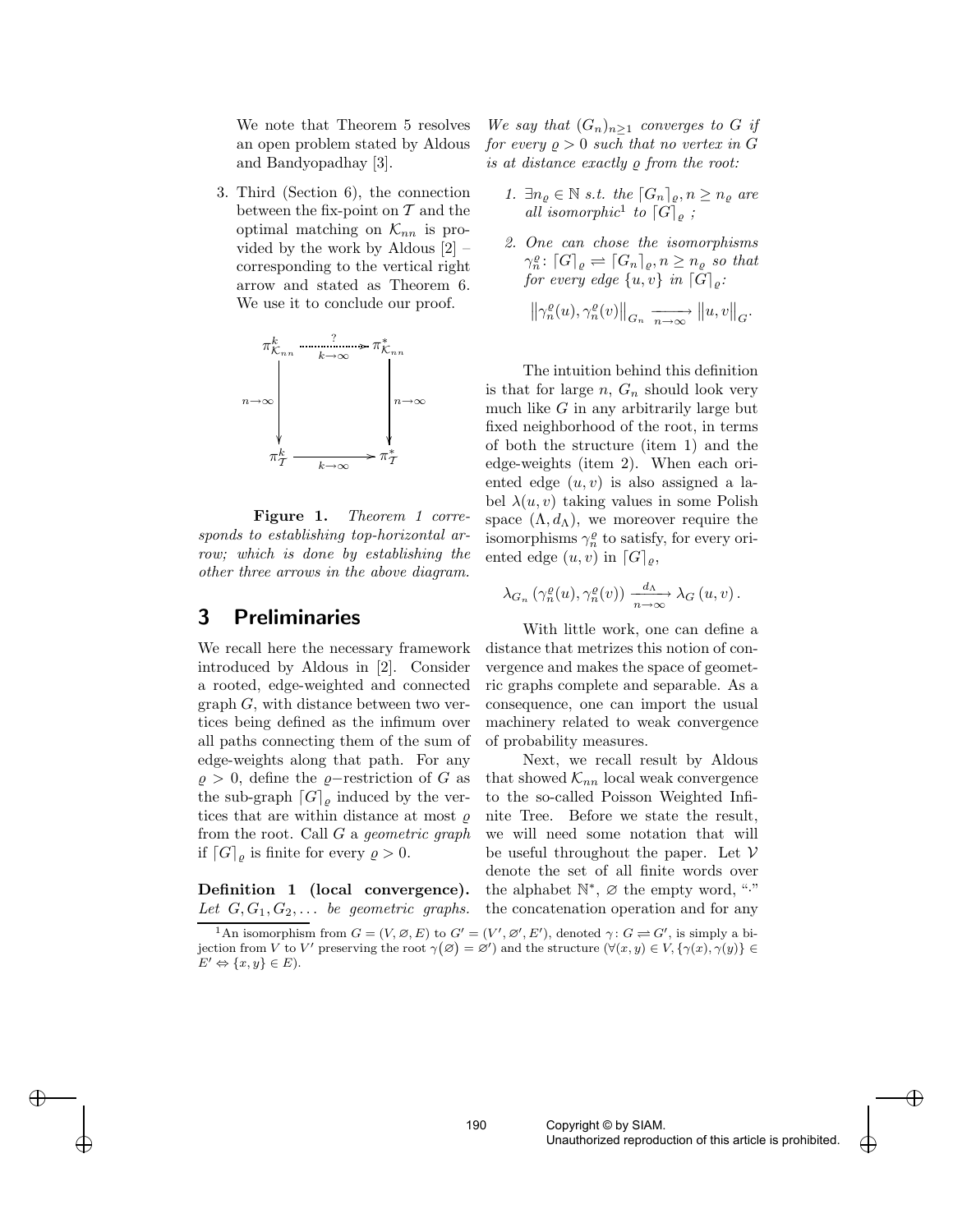$v \in \mathcal{V}^* := \mathcal{V} \setminus \{\varnothing\}, \, \dot{v}$  the word obtained from v by simply deleting the last letter. Set also  $\mathcal{E} := \{\{v, v.i\}, v \in \mathcal{V}, i \geq 1\}.$ The graph  $\mathcal{T} = (\mathcal{V}, \mathcal{E})$  denotes an infinite tree with  $\varnothing$  as root, all words of length 1 as the nodes at depth 1, words of length 2 as the nodes at depth 2, etc.

Theorem 2 (Aldous,  $[1, 2]$ ). To each edge  $\{v, v.i\}$  of  $\mathcal T$ , assign weight  $\xi_i^v$ , where  $(\xi^v = \xi_1^v, \xi_2^v \ldots)_{v \in \mathcal{V}}$  is a family of independent, ordered Poisson point processes with intensity 1 on  $\mathbb{R}^+$ . Then, under assumption A1 on H:

$$
nH'(0^+)\mathcal{K}_{nn} \xrightarrow[n \to \infty]{\mathcal{D}} \mathcal{T}, \qquad (4)
$$

in the sense of local convergence. The random geometric graph T is called the Poisson Weighted Infinite Tree (PWIT).

To get rid of scaling factors, we will multiply all edge-weights in  $\mathcal{K}_{nn}$  by  $nH'(0^+)$ . Observe that both the optimal matching  $\pi^*_{\mathcal{K}_{nn}}$  and the BP decisions  $\pi_{\mathcal{K}_{nn}}^k, k \geq 0$  remain unaffected.

### 4 First step: convergence of dynamics of BP

In this section we deduce from Theorem 2 that the behavior of BP when running on  $\mathcal{K}_{nn}$  converges as  $n \to \infty$  to its behavior when running on  $\mathcal T$ .

Theorem 3 (Continuity of BP). Consider BP's execution on  $\mathcal{K}_{nn}$ , with  $\mathcal{K}_{nn}$  converging to T a.s. Then,

$$
\forall k \ge 0, \left(\mathcal{K}_{nn}, \langle \cdot \to \cdot \rangle_{\mathcal{K}_{nn}}^k, \pi_{\mathcal{K}_{nn}}^k\right) \\
\xrightarrow[n \to \infty]{\text{proba}} \left(\mathcal{T}, \langle \cdot \to \cdot \rangle_{\mathcal{T}}^k, \pi_{\mathcal{T}}^k\right), \tag{5}
$$

in the sense of local convergence,  $\pi^k_{\mathcal{K}_{nn}}$ being here viewed as the labeling function  $\label{eq:psi} (v,w) \mapsto \mathbf{1}_{\{w=\pi_{\mathcal{K}_{nn}}^k(v)\}}.$ 

 $\rightarrow$ 

✐

**Proof.** In view of the recursive nature of the messages, a natural idea for proving (5) is to proceed by induction over k. The base case of  $k = 0$  is trivial. However, when trying to go from step  $k$ to step  $k+1$  one soon gets confronted to a major hinder. Indeed, one can not simply invoke convergence of each  $k$ step incoming messages at a given vertex to deduce convergence of the resulting  $k + 1$ -step out-coming message, because the update rule (1) is not continuous with respect to local convergence : it involves messages from unboundedly many neighbors as  $n \to \infty$ . Remarkably enough, it turns out that under assumption A2, only a uniformly bounded number of those neighbors do in fact really matter, as stated in the following technical lemma whose proof is omitted.  $\Box$ 

**Lemma 1.** Call  $\varnothing$  the (uniformly chosen) root of  $\mathcal{K}_{nn}$ . Then for any  $k \geq 0$ :

$$
\sup_{n\geq 1} \mathbb{P}\left(\widehat{\pi}_{\mathcal{K}_{nn}}^k(\varnothing) \geq i\right) \xrightarrow[i \to \infty]{} 0,\qquad(6)
$$

where  $\widehat{\pi}_{K_{nn}}^k(\varnothing)$  denotes the rank of vertex  $\pi^k_{\mathcal{K}_{nn}}(\varnothing)$  in the set of neighbors  $v \sim \varnothing$ ordered by increasing length of  $\{\varnothing, v\}$ 

# 5 Second step: analysis of BP on PWIT

In light of Theorem 3, the analysis of BP on  $\mathcal{K}_{nn}$  for large *n* naturally brings us to the study of BP's dynamics on the limiting PWIT. Formally, we are interested in asymptotics of the random process on T defined for all  $v \in \mathcal{V}^*$  by the recursion:

$$
\langle v \rightarrow v \rangle_{\mathcal{T}}^{k+1} = \min_{i \ge 1} \{ ||v, v.i||_{\mathcal{T}} - \langle v.i \rightarrow v \rangle_{\mathcal{T}}^{k} \},\tag{7}
$$

where the initial values  $(\langle v \rightarrow v \rangle_T^0)_{v \in V^*}$ are i.i.d. random variables independent of  $\mathcal T$  (0 in the case of our algorithm).

 $\bigoplus$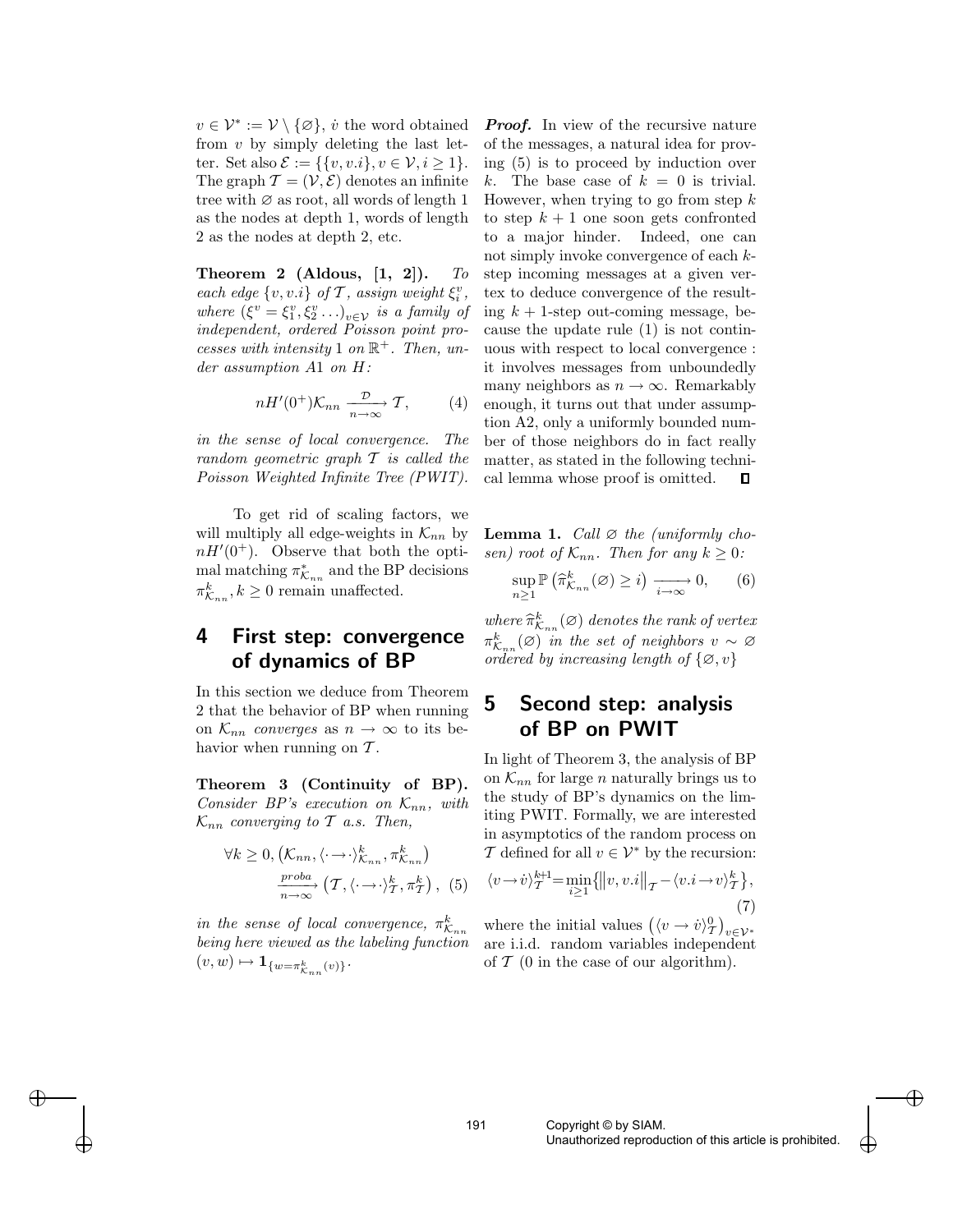First observe that at any given time k all  $\langle v \to \dot{v} \rangle^k_{\mathcal{T}}, v \in \mathcal{V}^*$  share the same distribution, owing to the natural spatial invariance of the PWIT. Moreover, if F denotes the corresponding common antic.d.f.<sup>2</sup> at a given time, a straightforward computation (see for instance [2]) shows that the new anti-c.d.f. obtained after a single application of update rule (7) is :

$$
TF: x \mapsto \exp\left(-\int_{-x}^{+\infty} F(t) dt\right).
$$

This defines an operator T on the space D of anti-c.d.f.'s, (i.e. left-continuous non-increasing functions  $F: \mathbb{R} \to [0,1]$ . T is known to have a unique fix-point (see  $[2]$ ), the so-called *logistic* distribution:

$$
F^*: x \mapsto \frac{1}{1 + e^x}.
$$

Our first step will naturally consist in studying the dynamics of  $T$  on  $\mathcal{D}$ .

#### 5.1 Weak attractiveness.

Finding the domain of attraction of  $F^*$ under operator T is not known and has been listed as open problem by Aldous and Bandyopadhyay ([3, Open Problem  $# 62$ ). In what follows, we answer this question and more. We fully characterize the asymptotical behavior of the successive iterates  $(T^k F)_{k>0}$  for any initial distribution  $F \in \mathcal{D}$ . First observe that T is non-increasing in the following sense:

$$
F \leq F' \text{ on } \mathbb{R} \Rightarrow TF' \geq TF \text{ on } \mathbb{R}.
$$

This suggests considering the nondecreasing second iterate  $T^2$ . However, unlike  $T$  the second iterate  $T^2$  admits an infinite number of fix-points. To see this, let  $\theta_t$  ( $t \in \mathbb{R}$ ) be the shift operator defined on  $\mathcal D$  by  $\theta_t F: x \mapsto F(x-t)$ . Then,

 $\rightarrow$ 

✐

Therefore, it follows that  $T^2(\theta_t F^*)$  =  $\theta_t(T^2 F^*) = \theta_t F^*$  for all  $t \in \mathbb{R}$ . Thus,  $\theta_t F^*$  is fixed point of  $T^2$  for all  $t \in \mathbb{R}$ . This observation leads us to introduce the key tool of our analysis:

**Definition 2.** For  $F \in \mathcal{D}$ , define the  $transform \ F \ as \ follows:$ 

$$
\widehat{F}(x) = x + \ln\left(\frac{F(x)}{1 - F(x)}\right).
$$

The reason behind defining this transform is the following straightforward fact.

**Lemma 2.** For any given  $F \in \mathcal{D}$  and  $x \in \mathbb{R}, F(x) = \theta_{\widehat{F}(x)} F^*(x)$ . Further,  $F \equiv \theta_x F^*$  if and only if  $\widehat{F}$  is constant on  $\mathbb R$  with value  $x$ .

The above Lemma suggests that the maximal amplitude of the variations of  $\widehat{F}$  on  $\mathbb R$  tells something about the distance between  $F$  and the family of fixpoints  $\{\theta_t F^*, t \in \mathbb{R}\}$ . Therefore, we will now focus on the variations of  $F$ , and especially the behavior of those variations under the action of  $T$ . We state three technical lemmas whose proofs can be found in the full version of this paper.

**Lemma 3.** Let  $F \in \mathcal{D} \setminus \{0\}$  be integrable at  $+\infty$ . Then,  $\widehat{T^4F}$  is bounded on  $\mathbb{R}$ .

**Lemma 4.** If  $F \in \mathcal{D}$  is such that F is bounded, then  $T^2F$  is bounded too and moreover :

$$
\sup_{\mathbb{R}} \widehat{T^2F} \leq \sup_{\mathbb{R}} \widehat{F}; \qquad \inf_{\mathbb{R}} \widehat{T^2F} \geq \inf_{\mathbb{R}} \widehat{F}.
$$

Further, the above inequalities are strict if and only if  $\widehat{F}$  is not constant on  $\mathbb{R}$ .

<sup>2</sup>The anti-c.d.f. of a real r.v. X is the function  $F: x \to \mathbb{P}(X > x)$ .

 $T \circ \theta_t = \theta_{-t} \circ T,$  (8)

 $\bigoplus$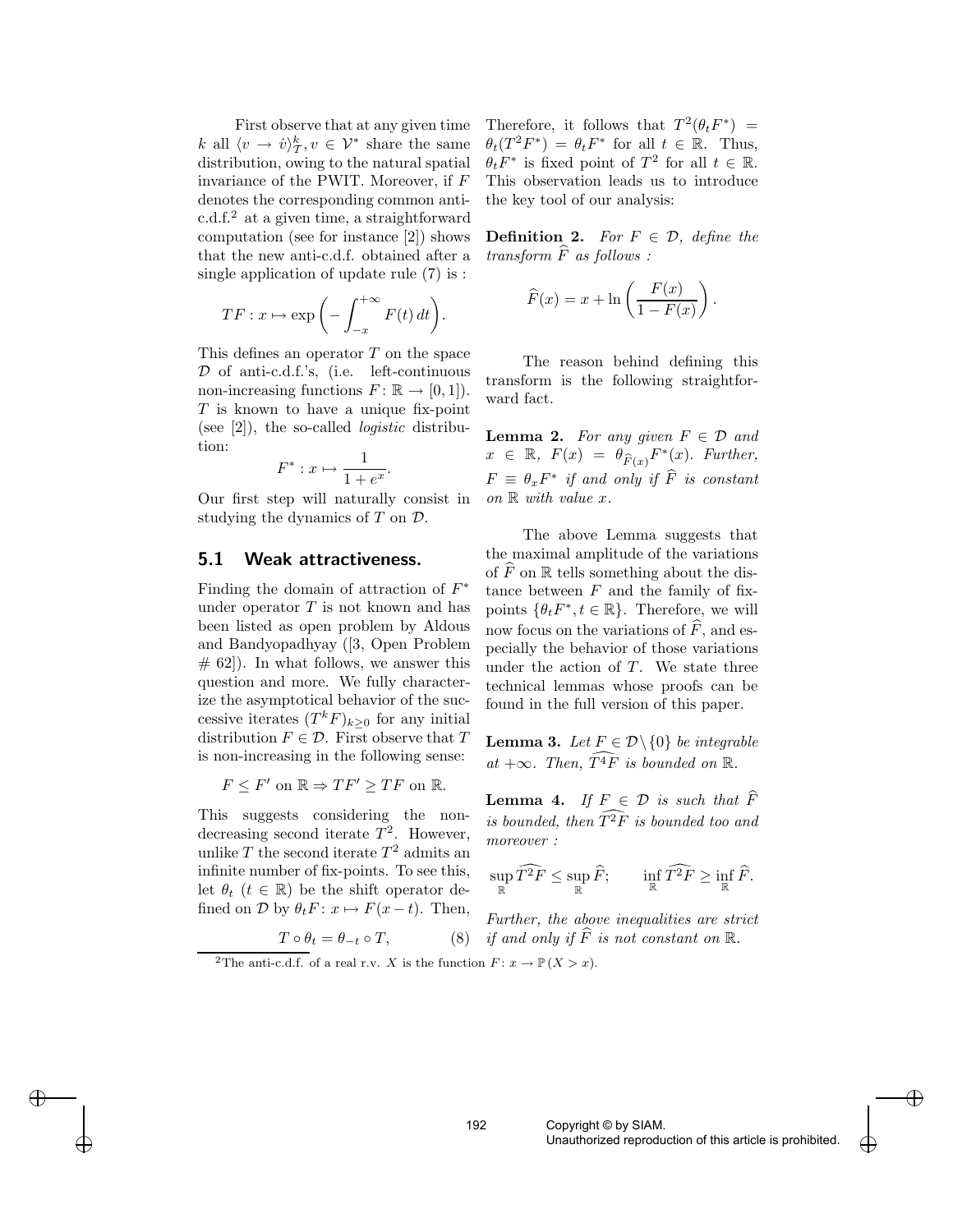**Lemma 5.** Let  $F \subseteq D$  be such that F is bounded. Then,  $T^k F$  is continuously differentiable for  $k \geq 2$ , and the family  $(T^k F)$ ',  $k \geq 3$  is uniformly integrable.

We are now ready to state the main result of this section, which fully characterizes the asymptotics of  $(T^k)_{k\geq 0}$ .

Theorem 4 (Dynamics of  $T$  on  $\mathcal{D}$ ). Consider any  $F \in \mathcal{D} \setminus \{0\}$  that is integrable at  $+\infty$ . Then

$$
\sup_{\mathbb{R}} \left| \widehat{T^k F} - (-1)^k \gamma \right| \underset{k \to \infty}{\searrow} 0,
$$

for some constant  $\gamma \in \mathbb{R}$  (dependent on F). In particular, the following convergence occurs uniformly on  $\mathbb R$ :

$$
\left\{ \begin{array}{c} T^{2k}F \xrightarrow[k\to\infty]{} \theta_\gamma F^*; \\ T^{2k+1}F \xrightarrow[k\to\infty]{} \theta_{-\gamma} F^*. \end{array} \right.
$$

**Remark 1.** Our assumption on F is minimal: if  $F \equiv 0$  or  $\int_0^\infty$  $\int_0^\infty F = +\infty,$ then the sequence  $(T^k F)_{k \geq 1}$  trivially alternates between the 0 and 1 functions.

**Proof.** Lemma 3 ensures existence of  $M \geq 0$  such that for all  $k \geq 4$ ,

$$
\theta_{-M} F^* \le T^k F \le \theta_M F^*.
$$
 (9)

By Lemma 4, the bounded real sequences  $(\inf_{\mathbb{R}} \widehat{T^{2k}F})_{k\geq 2}$  and  $(\sup_{\mathbb{R}} \widehat{T^{2k}F})_{k\geq 2}$  are monotone, hence converging, say to  $\gamma$ <sup>-</sup> and  $\gamma^+$  respectively. All we have to show is that  $\gamma^- = \gamma^+$ ; convergence of  $(\widehat{T^{2k+1}F})_{k\geq 2}$  to the opposite constant will then follow from Property  $(8)$ .

By Arzela-Ascoli theorem, the family of (clearly bounded and 1 lipschitzian) functions  $(T^{2k}F)_{k\geq 4}$  is relatively compact with respect to uniform convergence on compact subsets. Thus,

 $\rightarrow$ 

✐

there exists a convergent sub-sequence:

$$
T^{2\varphi(k)}F \xrightarrow[k \to \infty]{} F_{\infty}.
$$

This implies convergence of  $\widehat{T^{2\varphi(k)}F}$  to  $\widetilde{F_{\infty}}$  since on every fixed compact set of  $\mathbb R$  the uniform bound (9) keeps all the values of the  $T^{2\varphi(k)}F, k \geq 0$  within a compact subset of ]0 , 1[ over which the mapping  $y \mapsto \ln \frac{y}{1-y}$  is uniformly continuous. Even better, the uniform integrability of variations stated in Lemma 5 allows us to turn this uniform convergence on compact subsets into a uniform convergence on all R. In particular,

$$
\inf_{\mathbb{R}} \widehat{F_{\infty}} = \gamma^- \text{ and } \sup_{\mathbb{R}} \widehat{F_{\infty}} = \gamma^+.
$$

Now, the restriction of T to the subset  ${F \in \mathcal{D}, -M \leq F \leq M}$  is clearly continuous with respect to uniform convergence on compact subsets. Therefore,

$$
T^{2(\varphi(k)+1)}F \xrightarrow[k \to \infty]{} T^2F_{\infty}.
$$

But using exactly the same arguments as above, we obtain a similar conclusion:

$$
\inf_{\mathbb{R}} \widehat{T^2 F_\infty} = \gamma^- \text{ and } \sup_{\mathbb{R}} \widehat{T^2 F_\infty} = \gamma^+.
$$

By the second part of Lemma 4, it must be that  $\gamma^- = \gamma^+$ . 口

#### 5.2 Strong attractiveness.

So far, we have established the distributional convergence of the messages process. To complete the algorithm analysis, we now need to prove sample-path wise convergence. We note that Aldous and Bandyhopadhyay [3, 5] have studied the special case where the initial messages  $(\langle v \rightarrow \dot{v} \rangle^0_{\tau})_{v \in \mathcal{V}^*}$  are i.i.d. with distribution being the fix-point  $F^*$ . They established  $L^2$ -convergence of the message process to some unique stationary configuration, independent of the

✐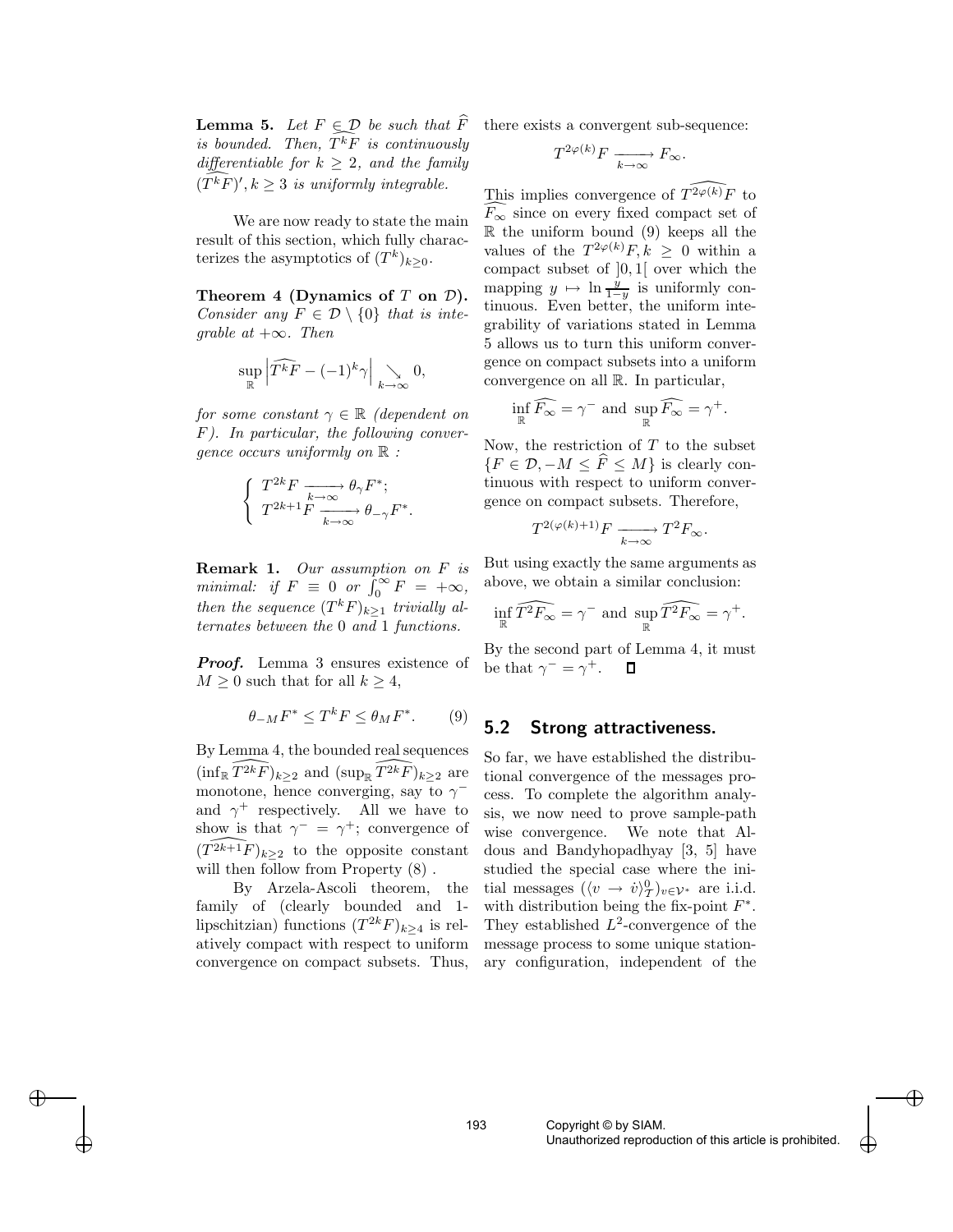$F^*$ -distributed initial messages ( $\langle v \rangle \rightarrow$  $\langle \dot{v} \rangle^0_{\mathcal{T}} \rangle_{v \in \mathcal{V}^*}$ . They call this property endogenity. The main result of the present sub-section consists in extending such an endogenity to the case of F-distributed initial messages, where  $F$  is an (almost) arbitrary distribution. To this end, we construct an appropriate coupling on T .

Theorem 5 (Convergence of BP on  $\mathcal{T}$ ). Assume that the *i.i.d.* initial messages  $(\langle v \rightarrow \dot{v} \rangle^0_{\mathcal{T}})_{v \in \mathcal{V}^*}$  satisfy

$$
\mathbb{E}\left[\left(\langle v \to \dot{v} \rangle_T^0\right)^+\right] < \infty. \tag{10}
$$

Then, up to some additive constant  $\gamma \in$  $\mathbb{R}$ , the recursive tree process defined by (7) converges to the unique stationary configuration  $\langle \cdot \rightarrow \cdot \rangle_{\mathcal{T}}^*$  in the following sense: for every  $v \in \mathcal{V}^*$ ,

$$
\langle v \rightarrow \dot{v} \rangle^k_{\mathcal{T}} - (-1)^k \gamma \xrightarrow[k \rightarrow \infty]{L^2} \langle v \rightarrow \dot{v} \rangle^*_{\mathcal{T}}.
$$

Further, defining  $\pi^*$  as the assignment induced by  $\langle \cdot \rightarrow \cdot \rangle_{\mathcal{T}}^*$  according to rule (3), we have convergence of decisions at the root:

$$
\pi^k_\mathcal{T}(\varnothing) \xrightarrow[k \to \infty]{\text{proba}} \pi^*_\mathcal{T}(\varnothing).
$$

Remark 2. Assumption (10) is minimal as otherwise the process becomes a.s. infinite after the very first iteration.

**Proof.** Denote by  $F$  the anti-cdf of the initial messages and by  $\gamma$  the constant appearing in Theorem 4. First, observe that if we add a constant to all the initial messages then under the dynamics (7), the same constant is added to every even message  $\langle v \to \dot{v} \rangle^{2k}_{\mathcal{T}}$  and subtracted from every odd message  $\langle v \rightarrow \dot{v} \rangle_{\mathcal{T}}^{2k+1}$ . Therefore, without loss of generality we may assume  $\gamma = 0$ . That is, for any  $\varepsilon > 0$ there exists  $k_{\varepsilon} \in \mathbb{N}$  so that

$$
\theta_{-\varepsilon} F^* \le T^{k_{\varepsilon}} F \le \theta_{\varepsilon} F^*.
$$

 $\rightarrow$ 

✐

By the Skorohod's representation theorem, there exists a probability space  $E' = (\Omega', \mathcal{F}', P')$ , possibly differing from the original space  $E = (\Omega, \mathcal{F}, P)$ , on which is defined a random variable  $X^{\varepsilon}$ with distribution  $T^{k_{\varepsilon}}F$  along with two other random variables  $X^-$  and  $X^+$  with distribution  $F^*$ , in such a way that:

$$
\text{a.s., } X^- - \varepsilon \le X^{\varepsilon} \le X^+ + \varepsilon. \tag{11}
$$

Now consider the product space  $(\bigotimes_{v\in\mathcal{V}} E') \otimes E$  over which are jointly defined the PWIT  $\mathcal T$  and independent copies  $(X_v^-, X_v^{\varepsilon}, X_v^+)_{v \in \mathcal{V}}$  of the triple  $(X^-, X, X^+)$  for each vertex  $v \in \mathcal{V}$ . On  $\mathcal{T}$ , let us compare the configurations  $(\langle \cdot \rightarrow \cdot \rangle_{\mathcal{T}}^{k,-} )_{k\geq 0}, \ (\langle \cdot \rightarrow \cdot \rangle_{\mathcal{T}}^{k,\varepsilon} )_{k\geq 0}$ and  $\left(\langle \cdot \rightarrow \cdot \rangle_{\mathcal{T}}^{k,+}\right)_{k\geq 0}$  resulting from three different initial conditions, namely:

$$
\forall v \in \mathcal{V}^*, \begin{cases} \langle v \rightarrow v \rangle_{\mathcal{T}}^{-} &:= X_v^{-};\\ \langle v \rightarrow v \rangle_{\mathcal{T}}^{ \varepsilon} &:= X_v^{\varepsilon};\\ \langle v \rightarrow v \rangle_{\mathcal{T}}^{+} &:= X_v^{+}. \end{cases}
$$

Due to anti-monotony and homogeneity of the update rule (7), inequality (11) 'propagates' in the sense that for any  $k \geq 0$  and  $v \in \mathcal{V}^*$ , when k is even,

$$
\langle v \rightarrow \dot{v} \rangle_{\mathcal{T}}^{k,-} - \varepsilon \le \langle v \rightarrow \dot{v} \rangle_{\mathcal{T}}^{k,\varepsilon} \le \langle v \rightarrow \dot{v} \rangle_{\mathcal{T}}^{k,+} + \varepsilon ;
$$

and when  $k$  is odd,

$$
\langle v\!\rightarrow\!\dot{v}\rangle^{k,+}_\mathcal{T}\!\!\!\!- \varepsilon \!\leq\! \langle v\!\rightarrow\!\dot{v}\rangle^{k,\varepsilon}_\mathcal{T}\!\leq\! \langle v\!\rightarrow\!\dot{v}\rangle^{k,-}_\mathcal{T}\!\!\!\!+ \varepsilon.
$$

Now fix  $v \in \mathcal{V}^*$ . By construction :

$$
\left(\langle v\!\rightarrow\!v\rangle^{k+k_\varepsilon}_\mathcal{T}\right)_{k\geq 0}\stackrel{\mathcal{D}}{=} \left(\langle v\!\rightarrow\!v\rangle^{k,\varepsilon}_\mathcal{T}\right)_{k\geq 0}.
$$

In particular, for every  $k \geq k_{\varepsilon}$  we have

$$
\sup_{s,t\geq k} \left\| \langle v \rightarrow \dot{v} \rangle^s_{\mathcal{T}} - \langle v \rightarrow \dot{v} \rangle^t_{\mathcal{T}} \right\|_{L^2}
$$
  
\n
$$
= \sup_{s,t\geq k-k_\varepsilon} \left\| \langle v \rightarrow \dot{v} \rangle^s_{\mathcal{T}} \varepsilon - \langle v \rightarrow \dot{v} \rangle^t_{\mathcal{T}} \right\|_{L^2}
$$
  
\n
$$
\leq 2 \sup_{t\geq k-k_\varepsilon} \left\| \langle v \rightarrow \dot{v} \rangle^t_{\mathcal{T}} + \langle v \rightarrow \dot{v} \rangle^t_{\mathcal{T}} \right\|_{L^2} + 2\varepsilon.
$$

 $\bigoplus$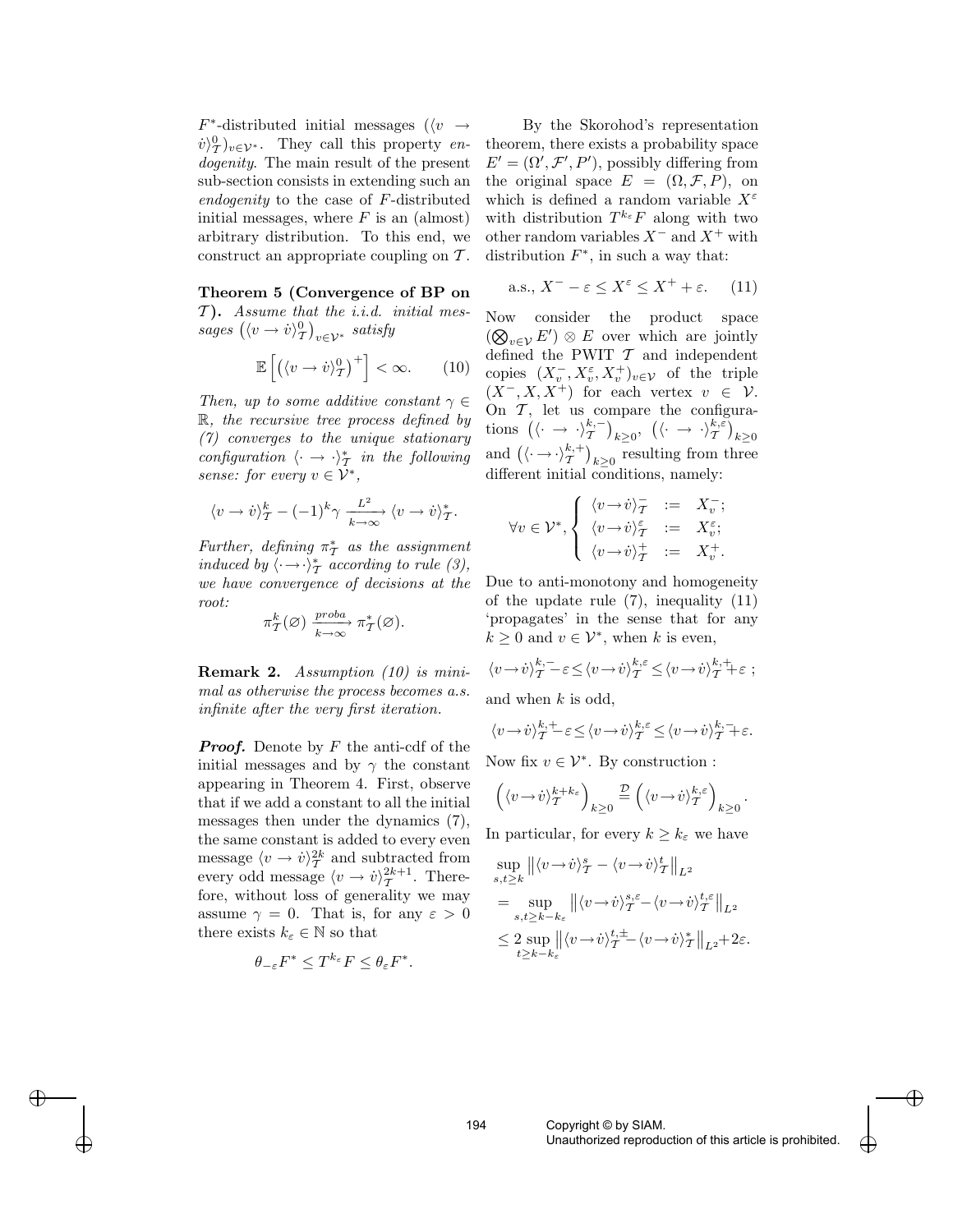Here the endogeneity property established by Aldous and Bandyhopadhyay [3, 5] for logistic distributions implies:

$$
\sup_{t\geq k-k_{\varepsilon}}\left\|\langle v-\dot{v}\rangle_{\mathcal{T}}^{t,\pm}-\langle v-\dot{v}\rangle_{\mathcal{T}}^{*}\right\|_{L^{2}} \xrightarrow[k\to\infty]{} 0.
$$

Thus, the sequence  $(\langle v \rightarrow \dot{v} \rangle_{\mathcal{T}}^k)_{k \geq 0}$  is Cauchy in  $L^2$ , hence convergent. It is not hard to check that the limiting configuration has to be stationary, i.e. is a fixed point for the recursion (7), and that the estimates  $\pi^k_{\mathcal{T}}, k \geq 0$  do in turn converge to the estimate  $\pi^*_\mathcal{T}$  associated with the limiting configuration. Note that endogeneity implies uniqueness of the stationary configuration, and therefore  $\pi^*$ is the infinite assignment studied in [2].  $\Box$ 

# 6 Third step: putting things together

Our last step utilizes the following remarkable result of Aldous.

Theorem 6 (Aldous,  $[2]$ ).  $\pi^*_I$ be the assignment associated with the unique stationary configuration  $\langle \cdot \rightarrow \cdot \rangle_{\mathcal{T}}^*$ . Then  $\pi^*$  is a perfect matching on  $\mathcal T$ , and

$$
(\mathcal{K}_{nn}, \pi_{\mathcal{K}_{nn}}^*) \stackrel{\mathcal{D}}{\rightarrow} (\mathcal{T}, \pi_{\mathcal{T}}^*) ,\qquad (12)
$$

in the sense of local weak convergence.

Proof. (of Theorem 1) By Theorem 3 and Skorokhod's embedding Theorem, convergence (12) can be extended to include BP's answer at any fixed step  $k$ :

$$
(\mathcal{K}_{nn}, \pi^k_{\mathcal{K}_{nn}}, \pi^*_{\mathcal{K}_{nn}}) \xrightarrow[n \to \infty]{\mathcal{D}} (\mathcal{T}, \pi^k_{\mathcal{T}}, \pi^*_{\mathcal{T}}).
$$

Therefore, the probability of an error at the root of  $\mathcal{K}_{nn}$  (which by symmetry of

 $\rightarrow$ 

✐

 $\mathcal{K}_{nn}$  is nothing but the expected fraction of errors), converges to the probability of an error at the root of T: for all  $k \geq 0$ ,

$$
\mathbb{E}\big[d(\pi_{\mathcal{K}_{nn}}^k, \pi_{\mathcal{K}_{nn}}^*)\big] = \mathbb{P}\left(\pi_{\mathcal{K}_{nn}}^k(\varnothing) \neq \pi_{\mathcal{K}_{nn}}^*(\varnothing)\right)
$$

$$
\xrightarrow[n \to \infty]{} \mathbb{P}\left(\pi_T^k(\varnothing) \neq \pi_T^*(\varnothing)\right).
$$

Finally, Theorem 5 guarantees that the right-hand side vanishes as  $k \to \infty$ . Д

## 7 Conclusion

In this paper we established<sup>3</sup> that the BP algorithm finds almost optimal solution to a random assignment problem in  $O(n^2)$  time for a problem of size n with high probability. The natural lower bound of  $\Omega(n^2)$  makes BP an (order) optimal algorithm for finding minimum cost matching in a bipartite graph. This result significantly improves over the bound proved by Bayati, Shah and Sharma [6] for the BP algorithm ; or for that matter the best known worst case bound on performance of algorithm by Edmonds and Karp [9].

Beyond the obvious practical interest of such an extremely efficient distributed algorithm for locally solving huge instances of the optimal assignment problem, we hope that the method used here – essentially replacing the asymptotical analysis of the iteration as the size of the underlying graph tends to infinity by its exact study on the infinite limiting structure revealed via local weak convergence – will become a powerful tool in the fascinating quest for a general mathematical understanding of loopy belief propagation. To the best of our knowledge, this is the first non-trivial use of local weak convergence framework for analyzing performance of algorithms.

 $\bigoplus$ 

 $3$ Due to space constraints, we have omitted certain technical proofs throughout the paper. The reader will find them in the full version of the present paper.